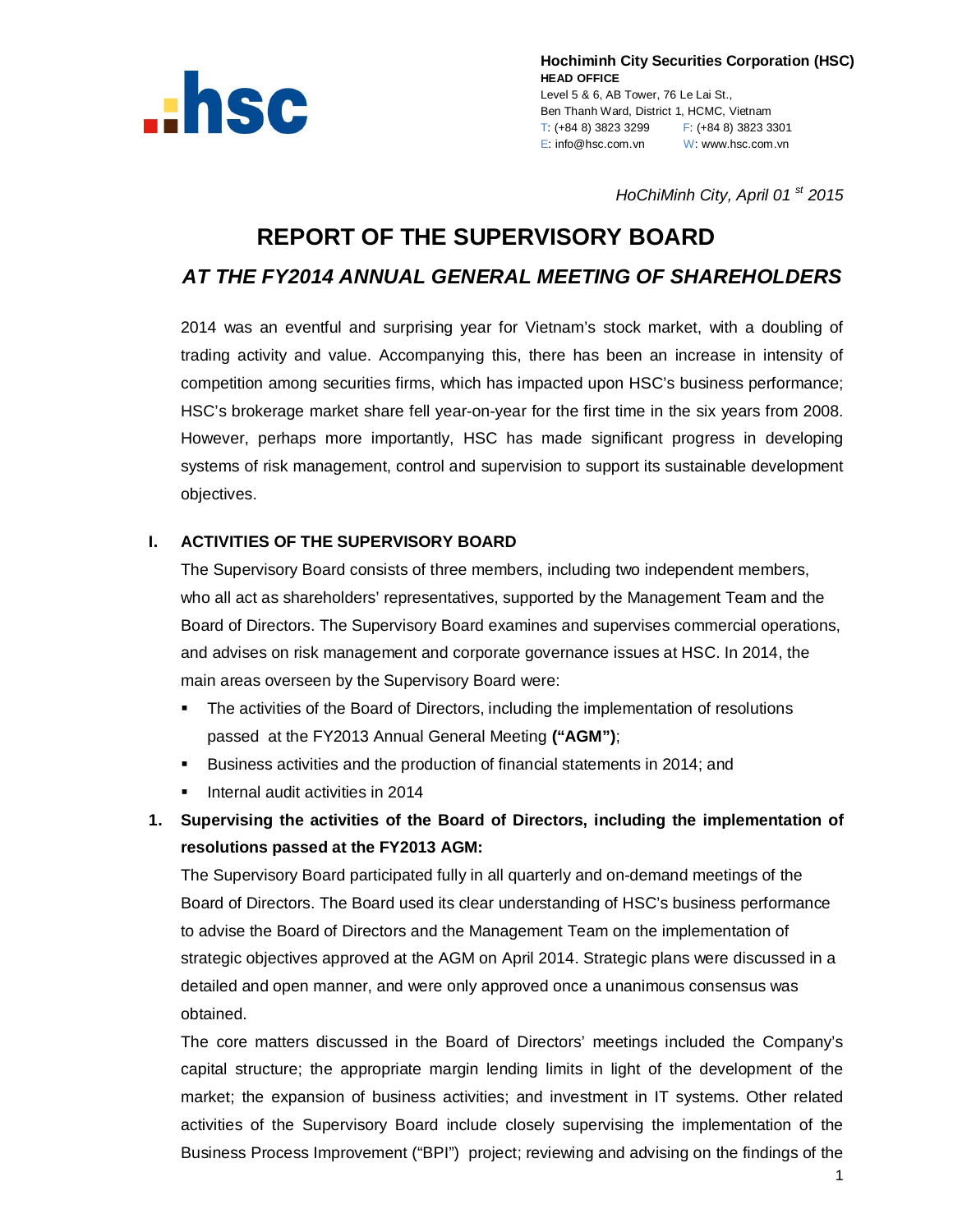Internal Audit Function; and advising the Management Team on medium and long term strategic issues. The advice and supervisory activities of the Supervisory Board, and its role as a representative of investors, were all respected by, and considered in the decisions of the Board of Directors.

#### **2. Supervising business activities and financial performance in 2014**

In 2014, the Supervisory Board organised regular meetings with HSC's independent auditors, Ernst & Young Vietnam, to discuss the statutory audit scope, audit findings and other relevant matters. The Supervisory Board has found HSC's business activities to be transparent, and no significant violations relating to accounting, commercial operations or internal processes were identified. Moreover, the Supervisory Board requested the independent audit to consider all tax-related policies, and to notify HSC in a timely manner of all requirements, in order to avoid any potential tax arrears cases as arose during inspection last year. For the reporting year, Ernst & Young Vietnam only provided audit services to HSC; no advisory services were provided. The total cost of the audit in 2014 amounted to VND 842 million (including VAT).

In addition, the Supervisory Board analysed the quarterly financial statements, semi-annual review reports, audit reports of 2014 and financials presented at the meetings between the Management Team and the Board of Directors. The Supervisory Board acknowledged that HSC's financial position was healthy throughout the period:

- a) HSC's business results in 2014 reflected a high growth rate and an increase in key profitability ratios, and exceeded the targets approved at the AGM (as presented at the beginning of this Annual Report); and
- b) HSC's Liquid Capital Safety Ratio, as well as other key liquidity and solvency ratios, all exceeded minimum requirements throughout the period.

| <b>No</b>    | <b>Key ratio</b>                       | <b>FY2014</b> | FY2013           |
|--------------|----------------------------------------|---------------|------------------|
| 1            | <b>Liquid Capital Safety Ratio</b>     | 798%          | 950%             |
| $\mathbf{2}$ | <b>Liquidity Ratio</b>                 |               |                  |
| a            | Current ratio (times)                  | 2.5           | 3.1              |
| b            | Total Debt/ Total Assets Ratio (times) | 0.4           | $\overline{0.3}$ |
| 3            | <b>Capital Structure</b>               |               |                  |
| a            | Owner's Equity/ Total Equity (times)   | 0.6           | 0.7              |
| 4            | <b>Profitability ratios</b>            |               |                  |
| a            | <b>ROAE</b>                            | 16.3%         | 12.8%            |
| b            | <b>ROAA</b>                            | 10.8%         | 9.0%             |

#### *Basic financial ratios*

#### **3. Supervising internal audit activities in 2014**

In fulfilling objectives set at the end of 2013, the Supervisory Board focused on supervising the establishment and operational activities of the Internal Audit Function during the period,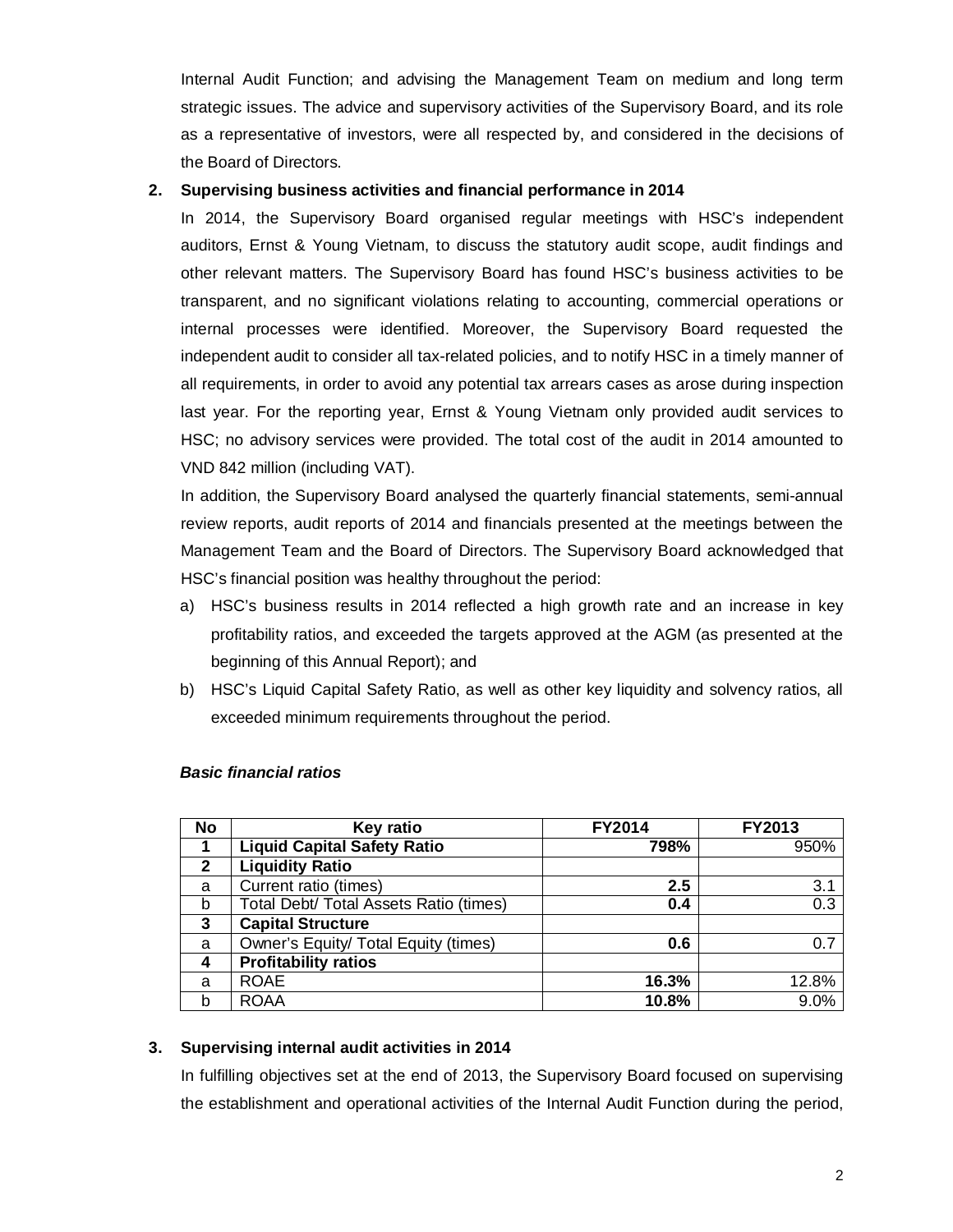in cooperation with the Board Audit Committee under the Board of Directors. The Supervisory Board acknowledges the results achieved as follows:

#### **i. Establishment of an Internal Audit Function**

Completion of documents providing the basis for operations of the function, including key employees' responsibilities, the Internal Audit Charter and the Internal Audit Manual. The documents were officially approved by the Board of Directors on March 10<sup>th</sup> 2014.

#### **ii. Identifying risks of HSC's operating procedures**

Documenting and collecting information obtained from interviews and surveys relating to internal control-based risks, priotising risks and confirming the results with the Management Team and the Board of Directors.

#### **iii. Designing an internal audit plan for the 2014-2016 period**

Based on the risk assessments referred to in paragraph (ii), the Internal Audit Function linked key risks with HSC's relevant business procedures, and on this basis, proposed a suitable internal audit plan for the succeeding three years. Accordingly, in the 2014-2016 period, the Internal Audit Function Department of HSC, assisted by KPMG, will conduct audits of fifteen business areas. Of these areas, five were assessed to have a relatively high level of risk and so are to be audited annually; five were assessed to have a midlevel risk, and are to be audited on a biennial basis; and five areas were deemed to be of low-level risk, and so were recommended to be audited every three years.

#### **iv. Completing internal audits of margin lending and private brokerage activities**

After reviewing the two audit results, the Supervisory Board found that key findings mainly related to processes and procedures at these functions and the rigorous implementation of them. The Supervisory Board recognises that the Management Team acknowleged these findings, and outlined specific timelines and appropriate action plans in response to them

## **II. REMUNERATION AND OPERATING COSTS OF THE SUPERVISORY BOARD AND EACH MEMBER**

In 2014, the Supervisory Board received remuneration for each member (after deduction of income tax) as follows:

- Vo Van Chau: VND 10 million / month
- Doan Van Hinh: VND 6 million / month
- **Dang Nguyet Minh: VND 6 million / month**

#### **III. PLAN OF THE SUPERVISORY BOARD FOR 2015**

Based on the three-year plan referred to above, the Supervisory Board continues to accompany and supervise the Internal Audit Function in the audits of the following business areas: